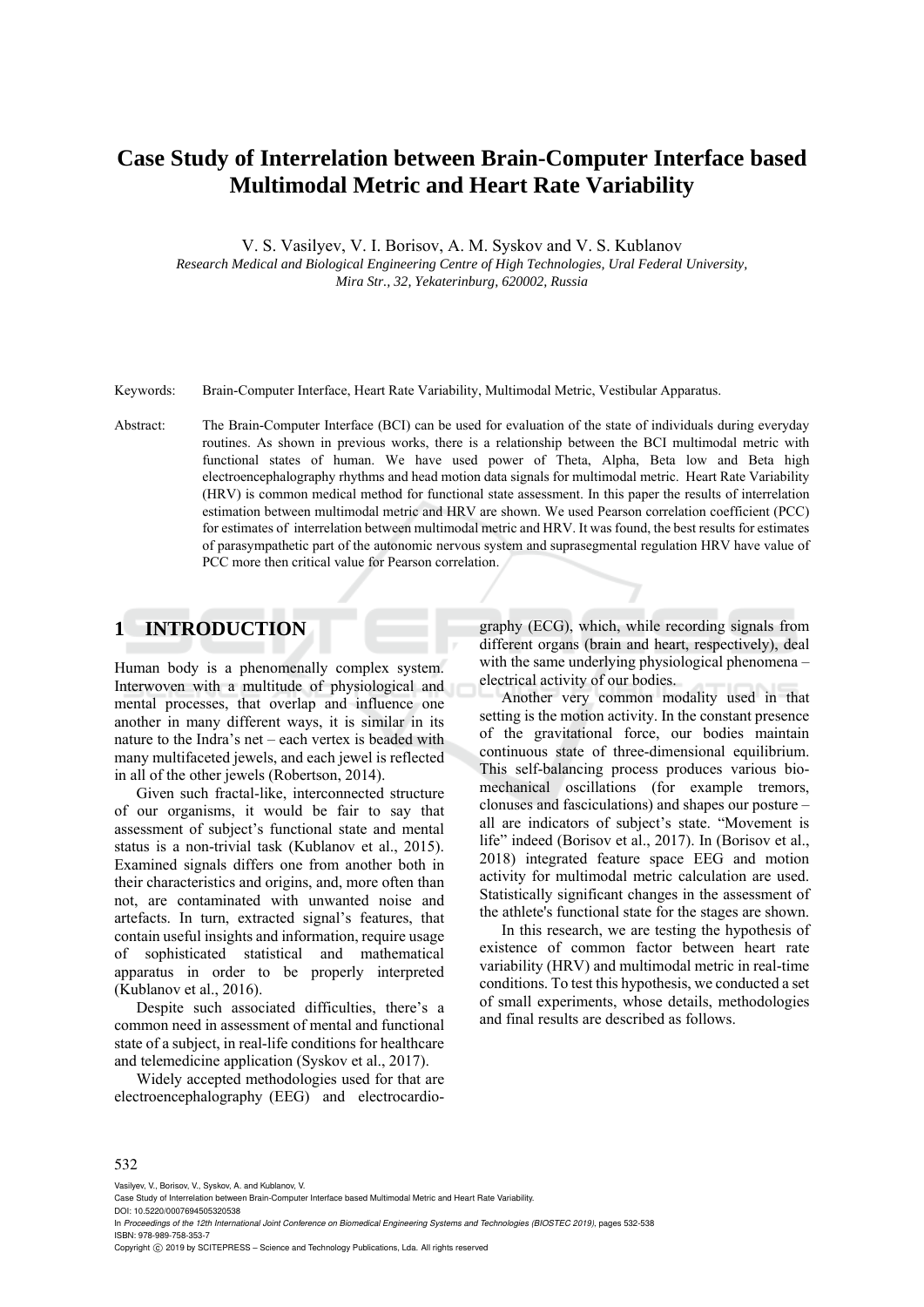### **2 MATERIALS AND METHODS**

In this research, widespread wireless Emotiv EPOC+ headset was used for EEG and motion data acquisition (Borisov et al., 2017). Its technical specifications are presented in Table 1.

Table 1: Emotiv EPOC+ technical specifications.

| Number of channels               | 14 (CMS/DRL references, P3/P4<br>locations)                                                  |
|----------------------------------|----------------------------------------------------------------------------------------------|
| Channel names (International 10- | AF3, F7, F3, FC5, T7, P7, O1, O2,                                                            |
| 20 scheme)                       | P8, T8, FC6, F4, F8, AF4                                                                     |
| Sampling method                  | Sequential sampling, single ADC                                                              |
| Sampling rate                    | 128 SPS (2048 Hz internal)                                                                   |
| Resolution                       | 14 bits $1$ LSB = 0.51 $\mu$ V (16 bit ADC,<br>2 bits instrumental noise floor<br>discarded) |
| Bandwidth                        | 0.2 - 45Hz, digital notch filters at<br>50Hz and 60Hz                                        |
| Filtering                        | Built in digital 5th order Sinc filter                                                       |
| Dynamic range                    | $8400 \mu V$ (pp)                                                                            |

EPOC+ headset provides information about the induced electrical activity of the brain from 14 channels. This information contains the voltage value for each electrode with a sampling frequency of 128 Hz. Electrode placement locations are shown in Figure 1.



Figure 1: Emotiv EPOC+ electrode locations in standard 10-20 montage scheme.

In addition to that, headset also provides data from a three-axis accelerometer, which allows assessment of the movement of the headset in space during the experiment.

Recorded signal contains the values of the acceleration for each axis and the data recording time. The scheme of the accelerometer axes is shown in Figure 2.

Psycho-physiological telemetric system "Rehacor" (made by Medicom MTD, Ltd., Russia, see technical specifications in Table 2) with a set of cardiograph electrode terminals was used for ECG signal acquisition.



Figure 2: Scheme of accelerometer axes.

Table 2: "Rehacor" technical specifications.

| Number of channels                     |                                        |
|----------------------------------------|----------------------------------------|
| Sampling rate                          | 250 Hz                                 |
| Resolution                             | 24 bits                                |
| Dynamic range                          | $5 - 8000 \mu V$ (pp)                  |
| ECG channel noise                      | $\leq$ 2 µV (pp)                       |
| Low-pass filter cutoff<br>frequencies  | 30; 40; 100 Hz                         |
| High-pass filter cutoff<br>frequencies | $0.05; 0.16; 0.5; 1.6; 5; 16$ Hz       |
| Callibration signal                    | 5 Hz sine wave; $1 \mu V$<br>amplitude |
| HRV calculation range                  | 45 - 240 bpm                           |
|                                        |                                        |

### **2.1 Experiment Setup**

A series of experiments with the equipment described above was carried out on 9 healthy subjects in the age group of 23±3 years, to study parameters which would describe different functional and mental states of a subject. Each experiment contained five stages as described further.

At the stage of functional rest (RS), the subject sits opposite the monitor of the personal computer and looks at the black screen.

Stage of TOVA test (Test of Variables of Attention) is an intellectual test for the variability of attention (T1 and T2). It is a mental test to evaluate the function of active attention and control reactions.

The Pebl software was used for the test procedure. During the test, squares and circles appears alternately at the top and bottom of the computer screen. The task of the subject is to press a space on the keyboard when a square appears at the top of the screen.

At the stage of hyperventilation (HL), the subject frequently breathes, imitating breathing during heavy physical load. The final stage is aftereffect period (AE). The time-line of the experiment is shown in Figure 3.

Raw EEG, HRV and movement data were recorded and collected during the experiments, before being processed as described in the next sections.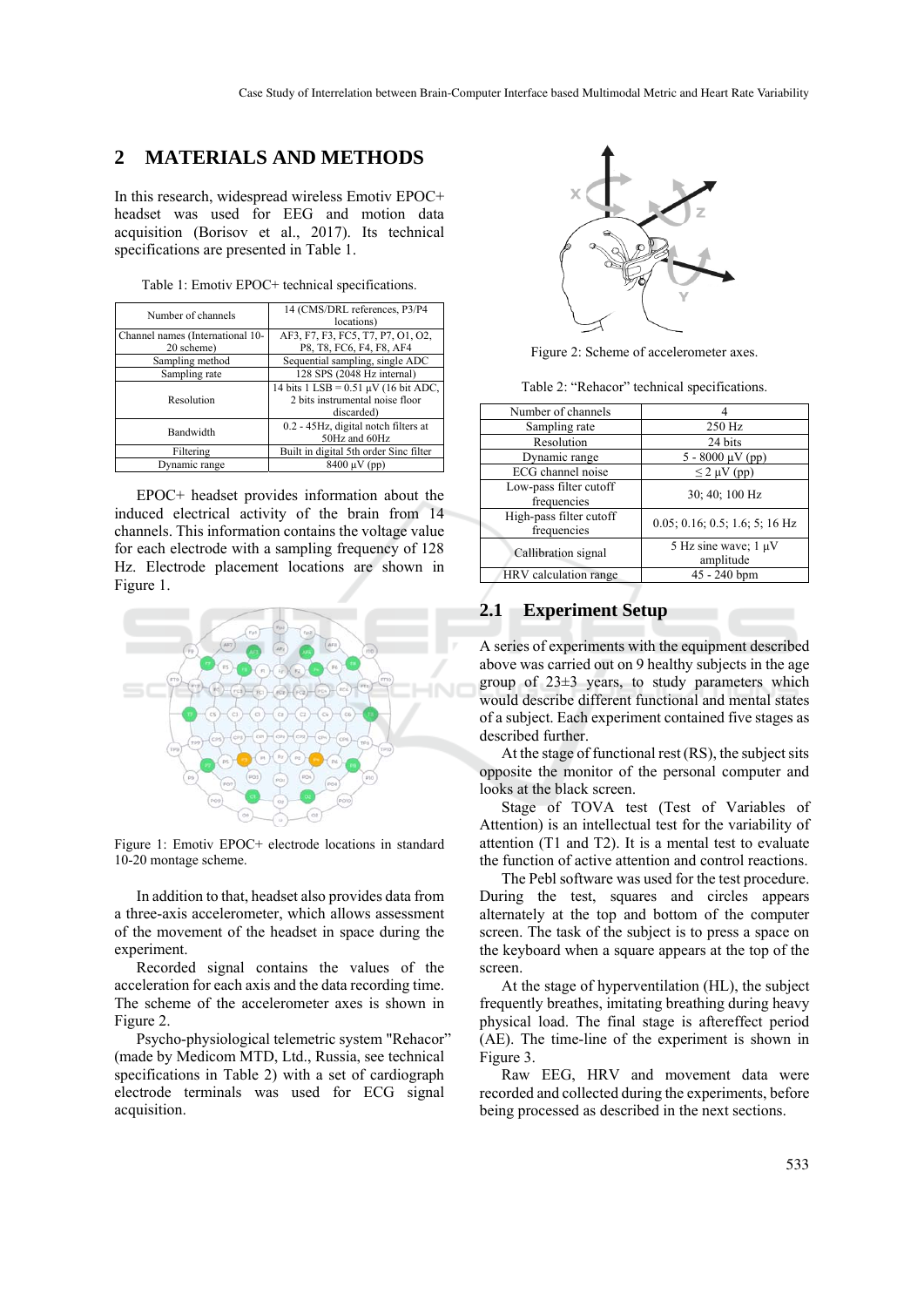

Figure 3: Time-line of the experiment.

#### **2.2 Motion Data Processing**

The three-axis accelerometer provides information on the magnitude of the acting accelerations along the three axes, respectively. The acceleration value for each axis is registered through equal time intervals. The signal measured by the accelerometer is a linear sum of three components (Borisov et al., 2018):

- Body Acceleration Component (BA) is acceleration resulting from body movement;
- Gravitation Acceleration Component (GA) is acceleration resulting from gravity; ECHNO
- Noise inherent to the measuring system.

GA provides information about the spatial orientation of the device, and the BA provides information about the movement of the device and subject's head movement.

The frequency spectrum of accelerations caused by human motion is located in the range from 0 to 20 Hz. The gravitational component is located in the range from 0 to 0.3 Hz. The component containing instrumental noise is located generally in the range above 20 Hz.

To isolate the motion component from the signal, a second-order Butterworth window filter with frequencies from 0.3 to 20 Hz was used.

The most relevant motion data (MD) features of the accelerometer signal are (Borisov et al., 2018):

- **Maximum and minimum values of acceleration;**
- Average value of acceleration at a given time interval;
- Standard deviation (STD);
- $\blacksquare$  Zero cross rate (ZCR);
- Mean ZCR;
- Mean energy for a current stage;
- Activity (in the equation below);
- Average activity time.

Because of the discrete nature of the accelerometer signal, ZCR was calculated as the number of sections where the previous sign differs from the current sign. Activity, the value characterizing the change in the signal over time, was calculated by the following formula (1):

$$
Activity = \sum_{x} \sqrt{\Delta_x^2 + \Delta_y^2 + \Delta_z^2},
$$
 (1)

where  $\Delta_x = (x_i - x_{i-1})$ .

The average activity time is the ratio of the total activity time, which exceeds the average level by 10%, to the number of stages not exceeding this level.

#### **2.3 HRV Signal Processing**

Frequency-domain analysis method was applied to ECG signal and HRV indexes were calculated.

Artifact removal was carried out using 3-sigma rule and moving window algorithm. Mean window value was used for value restoring. Spectral characteristics of frequency ranges, depicted in Table 3, were used for subject's functional state assessment (Borisov et al., 2017).

Table 3: HRV frequency ranges.

| <b>Title</b>        | <b>Abbreviation</b> | <b>Frequency</b><br>range (Hz) |
|---------------------|---------------------|--------------------------------|
| High frequency      | HF                  | $0.4 - 0.15$                   |
| Low frequency       | I F                 | $0.15 - 0.04$                  |
| Very low frequency  | VL F                | $0.04 - 0.003$                 |
| Ultra low frequency | ΠF                  | ${}_{0.003}$                   |

ULF range is not used in analysis of short-term recordings (3 - 5 minutes in our case). Total spectrum power (TP) is defined a sum of powers in HF, LF and VLF frequency ranges.

Normalized power values in each frequency range (that is HF/TP, LF/TP and VLF/TP) are defined as a percentage ratio of the total power of the spectrum to TP value.

The activity of the parasympathetic link of the autonomic nervous system and the activity of the autonomous regulation loop are characterized by the power of HF/TP index. LF/TP index characterizes the state of the sympathetic center of vascular tone regulation. VLF/TP index is caused by the influence on the rhythm of the heart of the supra-segmental regulation level since the amplitude of these waves is closely related to the mental stress and the functional state of the cerebral cortex.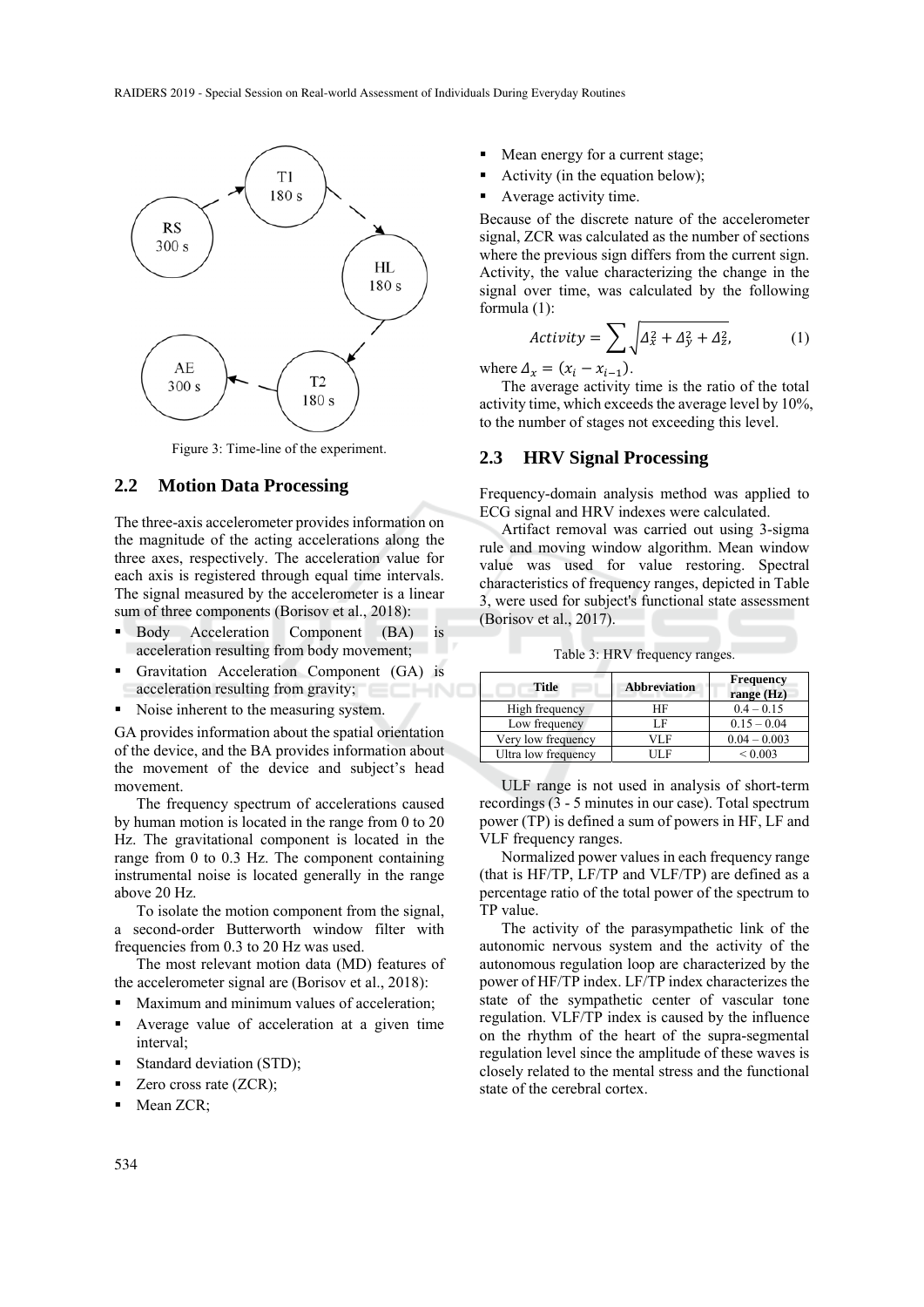On all stages of our experiment, sliding window with 100 seconds size was used for assessment of HF/TP, LF/TP and VLF/TP parameters.

#### **2.4 EEG Signal Processing**

At the first stage of EEG signal processing, all data were transformed to the frequency domain. To separate EEG rhythms (see Table 4) from the signal, a second-order Butterworth bandpass filter was applied.

| <b>Title</b>  | Frequency range (Hz) |
|---------------|----------------------|
|               |                      |
| α             | $7 - 15$             |
| $D_{\rm low}$ | $15 - 25$            |
| high          | $25 - 31$            |

EEG data in frequency domain is described as 56 dimension (14 channels, 4 frequency ranges each) feature space. This data was passed through EEG signal processing pipeline, as depicted in Figure 4.



Figure 4: EEG signal processing.

Initially, Principal Component Analysis (PCA) and Linear Discriminant Analysis (LDA) methods were used for dimensionality reduction and extraction of informative signal (Jolliffe, 2014) and (McLachlan,1992) from the input data.

As a result of PCA and LDA application (covered in more detail in (Islam, 2010)) EEG feature vector was reduced to 10 components, namely AF3, T7, O1, T8, AF4 channels with Theta and Alpha frequency bands.After dimensionality reduction and feature selection step, Independent Component Analysis (ICA) was used for separation of EEG signal from background and inherit system noise. EEGlab scientific package, in addition with supplied guidelines (SCCN: Independent Component Labeling), was used for this task.

Based on spectral analysis of extracted components, frequency bands most likely containing artifacts were selected, on each stage of experiment.

All frequency spectra then were analyzed for presence of eye-movement overshoots, with 1 second size window using 3-sigma method. Signal was filtered in case of overshoot presence. Example of eye movement artifact component is shown in Figure 5.



Figure 5: Eye component of EEG.

#### **2.5 Creation of Multimodal Metric**

By "metric", we mean a measure that gives a scalar estimate of "human proximity" to one of the two states, in real time. In this work metric for RS and HL stages are calculated (as shown on Figure 6).



Figure 6: Metric RS-HL definition.

Integrated feature vector is created by concatenation of motion modalities and bio-electrical activity vectors. The model of integrated feature vector is depicted in Figure 7.

After construction, 32 component vector was weighted with coefficients of hyperplane PD separating resting (RS) and hyperventilation stages (HV) for calculating scalar value for each time point, using machine learning as described in (Borisov et al., 2018).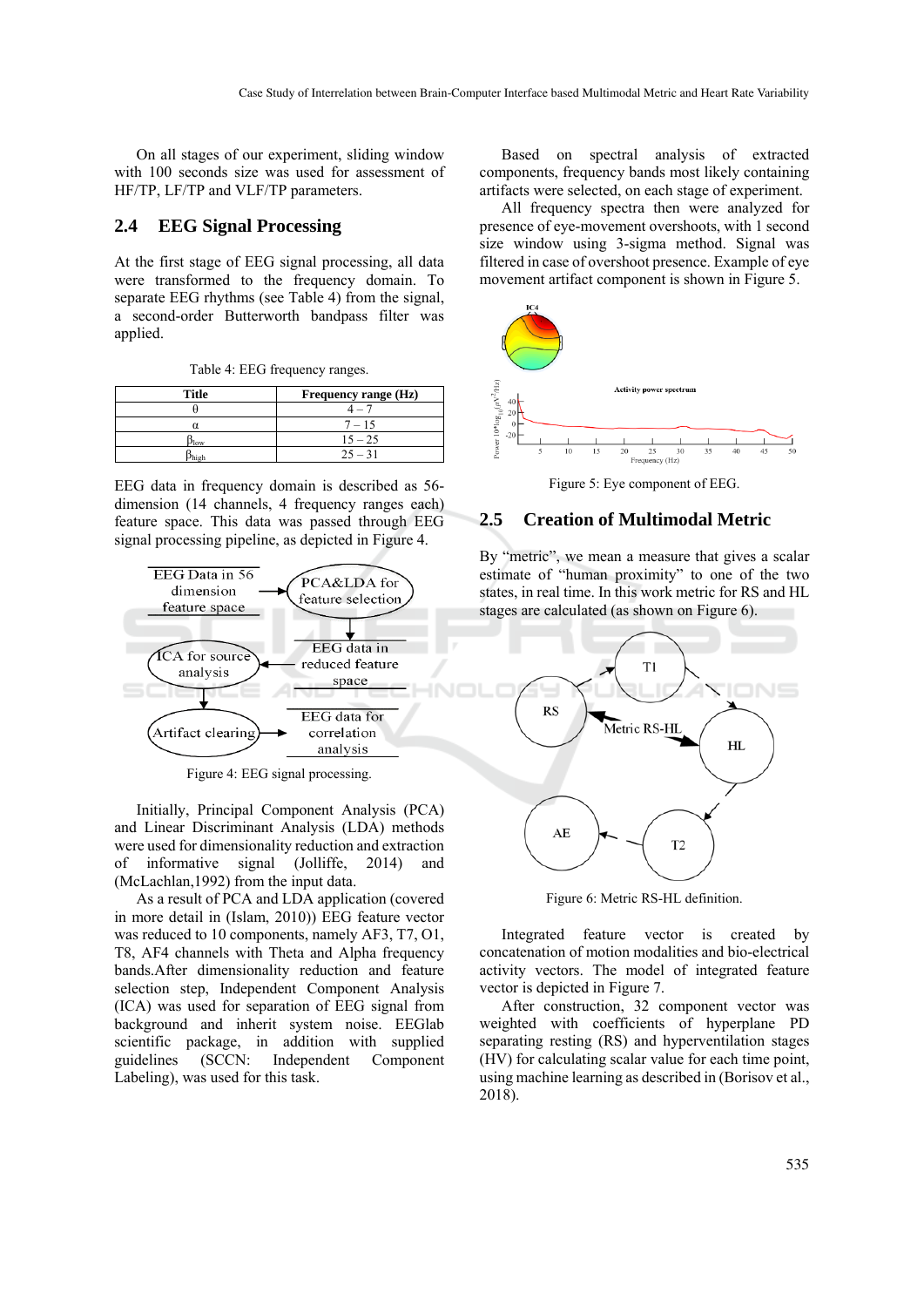

Figure 7: Model of integrated feature vector.

### **3 RESULTS AND DISCUSSION**

Both coefficients of multimodal metric and HRV indexes were calculated using sliding window with 100 seconds size and 5 seconds step. As a result of data processing pipeline, time series with the following structure were obtained:

- **3** minute stages (T1, HV and T2) 16 data points;
- 5 minute stages (RS and AE) 40 data points;
- Total record of all stages contains 128  $(40 \times 2 + 16 \times 3)$  data points;
- For each subject, a total of 8 vectors (7 HRV indexes and 1 PD coefficient) were calculated.

Examples of plotted HRV indexes and normalized coefficient of multimodal metric PD are shown on Figure 8.

Visual analysis of plotted data indicates that there exists a dynamic that reflects changes in the functional state of a subject during the experiment, both in multimodal metric and in calculated HRV indexes.

To test our initial hypothesis of existence of common factor between heart-rate variability signal and time-series of multi-modal metric, Pearson correlation coefficients (PCC) were calculated for RS and HV time-series.

Statistical significance of correlation coefficients was evaluated. Based on table values from (Förster and Rönz, 1979) for p=0.05:

- Sample size N is 112 (56  $\times$  2);
- Number of degrees of freedom DF is 110  $(N - 2)$ :
- For given value of DF, critical value of correlation coefficient is 0.2.



Figure 8: HRV indexes and multimodal metric (PD).

Upon evaluation of PCC correlation coefficients, it was found that data series, consisted of concatenated RS and HV intervals, has a statistically significant Pearson's correlation value. Results are shown on the graphical plot below (see Figure 9), with absolute correlation values on horizontal axis and calculated HRV indexes on vertical axis; each subject is depicted with unique color point on each stage.

The presence of a significant correlation allows us to formulate a hypothesis about the presence of factors that are common to the parameters of the functioning of the central nervous system, the autonomic nervous system and the vestibular apparatus, which can be identified using the proposed multimodal metric.

The explanation of such factors may be based on the following phenomena identified during the research: the spectral components of the HRV signal in the VLF frequency band changed significantly,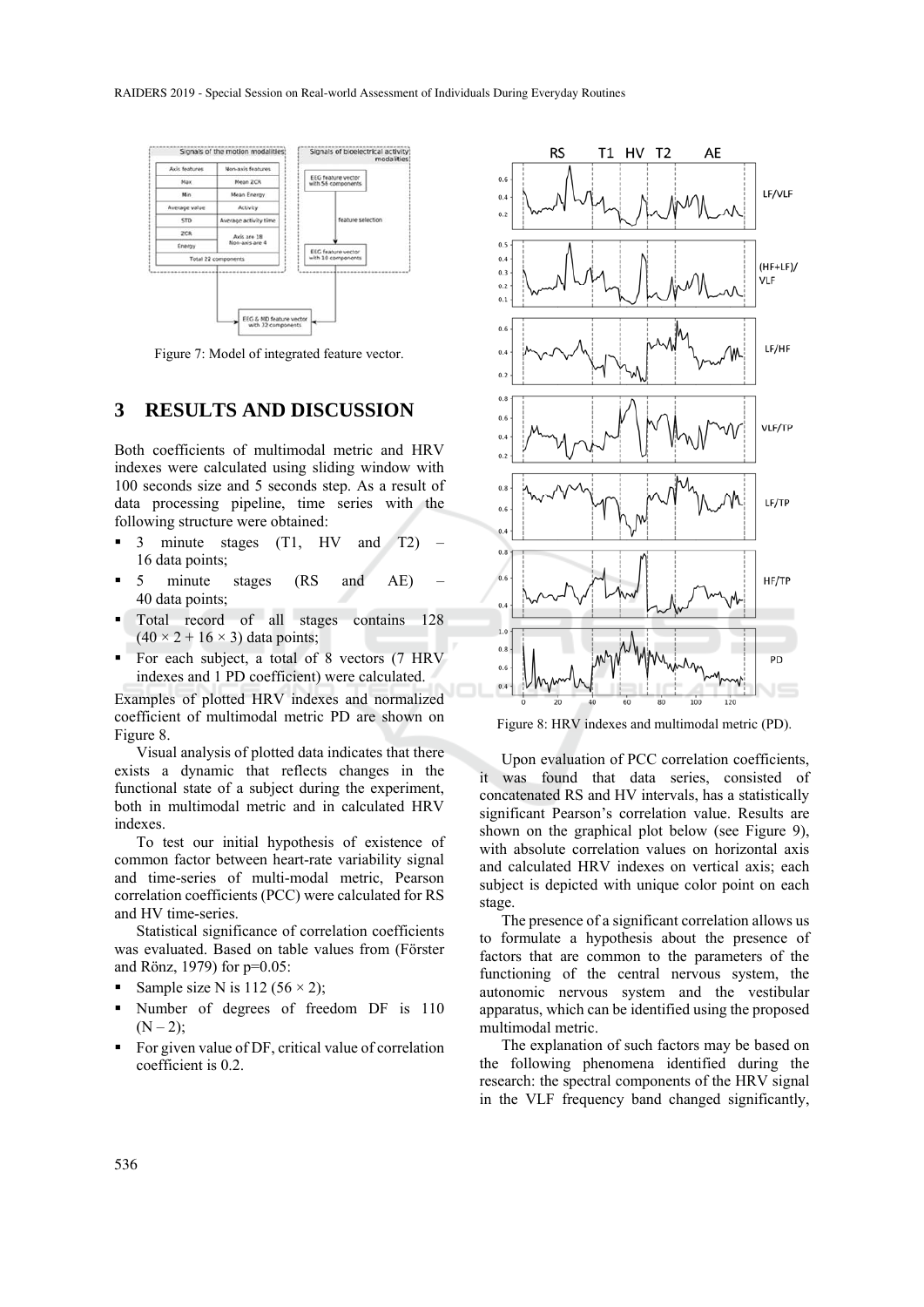

Figure 9: Correlation of vector of concatenated RS and HV intervals with HRV indexes.

which can be explained by the influence of the supersegmental control of the autonomic nervous system on the heart rate.

### **4 CONCLUSION**

In this paper, we verified a multimodal metric of Brain-Computer Interface. For verification, the assessment of the functional state was carried out using the parameters of HRV. Integrated feature space for accelerometer and EEG allows to get more accuracy and accessibility for different function states. Multimodal metric based on this feature space useful for assets "human proximity" to desired function level during training or rehabilitation.

We used PCC for estimates of interrelation between multimodal metric and HRV. The common correlation factor develops itself individually in each subject. Thus, it may serve as a diagnosis feature for functional processes that occur in subject's body. It's tightly bound to the sustenance of the homeostatic state of individuals (Yee and Rabinstein, 2010).

Since the study was conducted on relatively healthy people, such a factor may be the state of human health. Further studies involving people with different nosologies and neurophysiological states.

There are should allow for the identification of additional of physiological patterns. For example, the above results can be developed in the development of methods for assessing changes in the functional state of a person with sympathetic correction for patients with depression and disorders of the function of the vestibular apparatus (Kublanov et al., 2018).

Further investigations need to be carried out in order to pinpoint the nature and origins of this factor for real world assessment of humans.

#### **ACKNOWLEDGMENT**

The work was supported by Act 211 Government of the Russian Federation, contract № 02.A03.21.0006.

### **REFERENCES**

- Borisov, V., Syskov, A., Kublanov, V., 2018. Functional state assessment of an athlete by means of the braincomputer interface multimodal metrics. In *IFMBE Proceedings*, vol. 68(3), pp. 71-75.
- Borisov, V., Syskov, A., Tetervak, V., Kublanov, V. 2017. Mobile brain-computer interface application for mental status evaluation. In *Proceedings of 2017 International Multi-Conference on Engineering, Computer and Information Sciences, SIBIRCON*, pp. 550–555.
- Förster, E., Rönz, B. 1979. Methods of Correlation and Regression Analysis, Verlag Die Wirtschaft, Berlin.
- Islam, M. K., Rastegarnia, A., Yang, Z., 2016. Methods for artifact detection and removal from scalp EEG: A review. *Neurophysiol. Clin. Neurophysiol.*, vol. 46, no. 4, pp. 287–305.
- Jolliffe, I., 2014. Principal Component Analysis, in Wiley StatsRef: Statistics Reference Online, *John Wiley & Sons*, Ltd.
- Kublanov, V.S., Babich, M.V., Petrenko, T.S., 2018. New Principles for the Organization of Neurorehabilitation. *Biomed. Eng.*, vol. 52, no. 1, pp. 9–13.
- Kublanov, V.S., Borisov, V.I., Dolganov, A.Y., 2015. The interface between the brain microwave radiation and autonomic nervous system. In *2015 7th International IEEE/EMBS Conference on Neural Engineering (NER)*, pp. 922–925.
- Kublanov, V.S., Borisov, V.I., Dolganov, A.Y., 2016. Application of Multifractal Formalism in Study of the Role of Autonomic Regulation in Formation of Intrinsic Electromagnetic Radiation of the Brain, *Biomed. Eng.*, vol. 50, no. 1, pp. 30–34.
- McLachlan, G.J., 1992. Discriminant Analysis and Statistical Pattern Recognition: McLachlan/